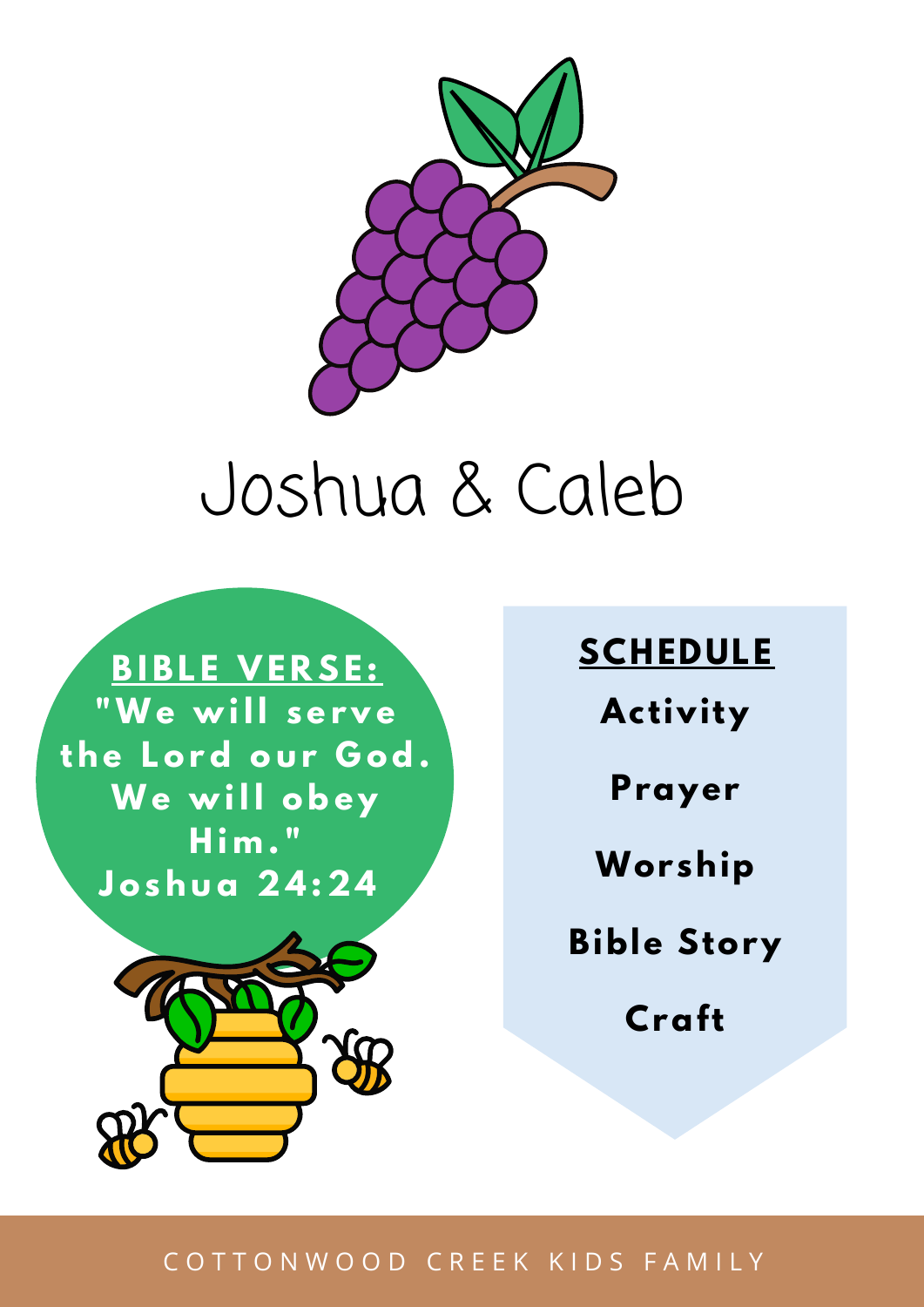#### A C T I V I T Y :

Talk to your child about the Bible. Talk about how it is God's Word. We read it so we can learn about God and share with others.

Game: For toddlers, play "I Spy". Place some items close to you and give details about that item to see if your child can guess it. Ex. "I spy with my little eyes something red." If you child doesn't know their colors yet, you could also simply say "I spy a ball, toy truck, etc." and see if they can find that item. For babies, show items that are big and small. Talk about how the grapes in Canaan were so big two men had to carry them.

Snack: For toddlers, create a little snack with milk, honey, and/or grapes. You could use honey graham crackers and milk. Explain to your child that the land of Canaan was filled with milk and honey!



C O T T O N W O O D C R E E K K I D S F A M I L Y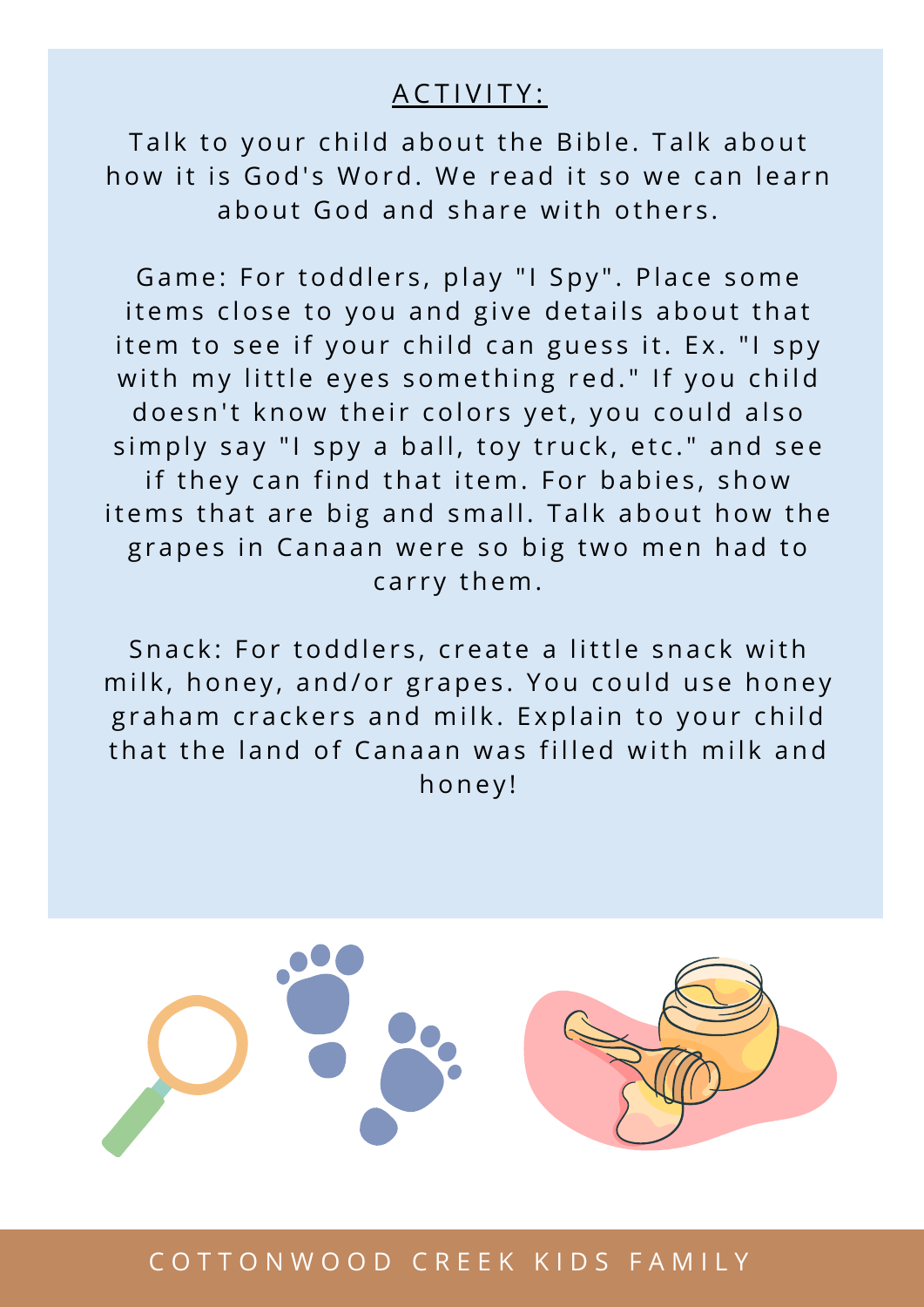#### PRAYER:

It is so important that you pray with your baby/toddler. Pray for your child's salvation.

Demonstrate how to pray, folding your hands, bowing your head. Teaching prayer begins during infancy. You may pray yourself or use the following prayer.

Prayer: "Dear God, thank you for this day. Help us to be brave and trust in you. You are bigger than any giant we face. In Jesus' name, Amen."

### **WO R S H I P :**

*S i n g " T r u s t a n d O b e y " .* Click link below to watch and sing along. https://youtu.be/tjNo-6tF-zw

While singing with your baby/toddler, rock them back and forth and interact with them. Let them learn that singing songs about the Lord is a wonderful sweet way to learn about God and bond with you.

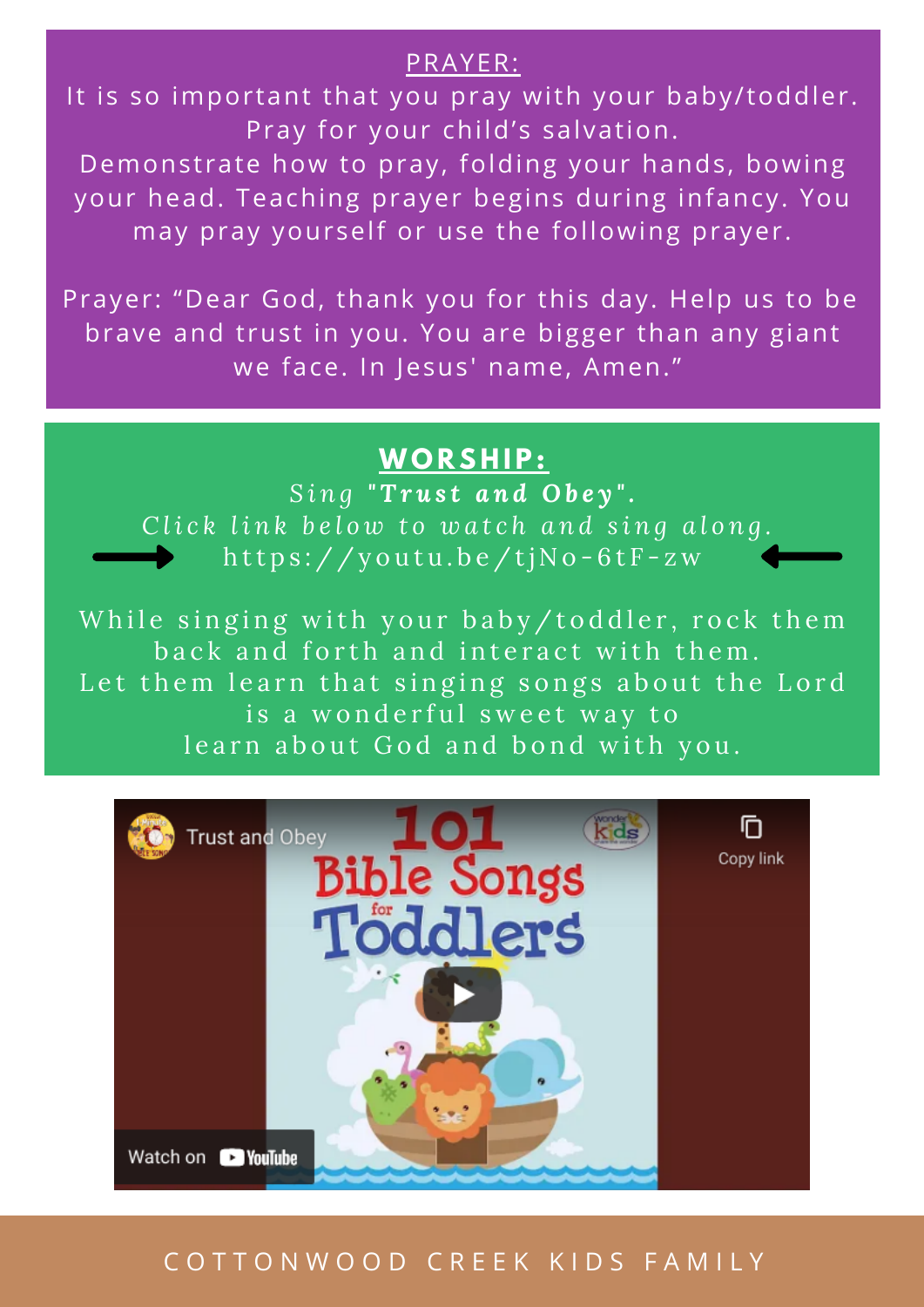#### BIBLE STORY:

Hold up the Bible, "This is the Bible. We love our Bible. It is the Word of God. The Bible is truth." Hug the Bible to your chest. "Let's pat our Bible." Take the baby/toddler's hand and have them pat the Bible. Read the story with enthusiasm to capture their attention.

#### Babies and Toddlers:

Hold up the teaching picture attached to this lesson or read the story from a Children's Bible. Story comes from Numbers 13 and 14.

"God told Moses to send men to spy out the land of Canaan. Twelve men were sent. They were to find out about the land and the people in the land. Moses said to find out if the people were big or small. He wanted to know what the fruit of the land was like too. The men went into the land and found that it was beautiful! The grapes were so big that it took two men to carry them! But the people there were very big, and 10 of those spies were afraid of them. Only Caleb and Joshua trusted in God and weren't afraid. When the spies returned, they showed Moses the good fruit they had found in the land. Ten of the men began to tell about the giants and how scared they were.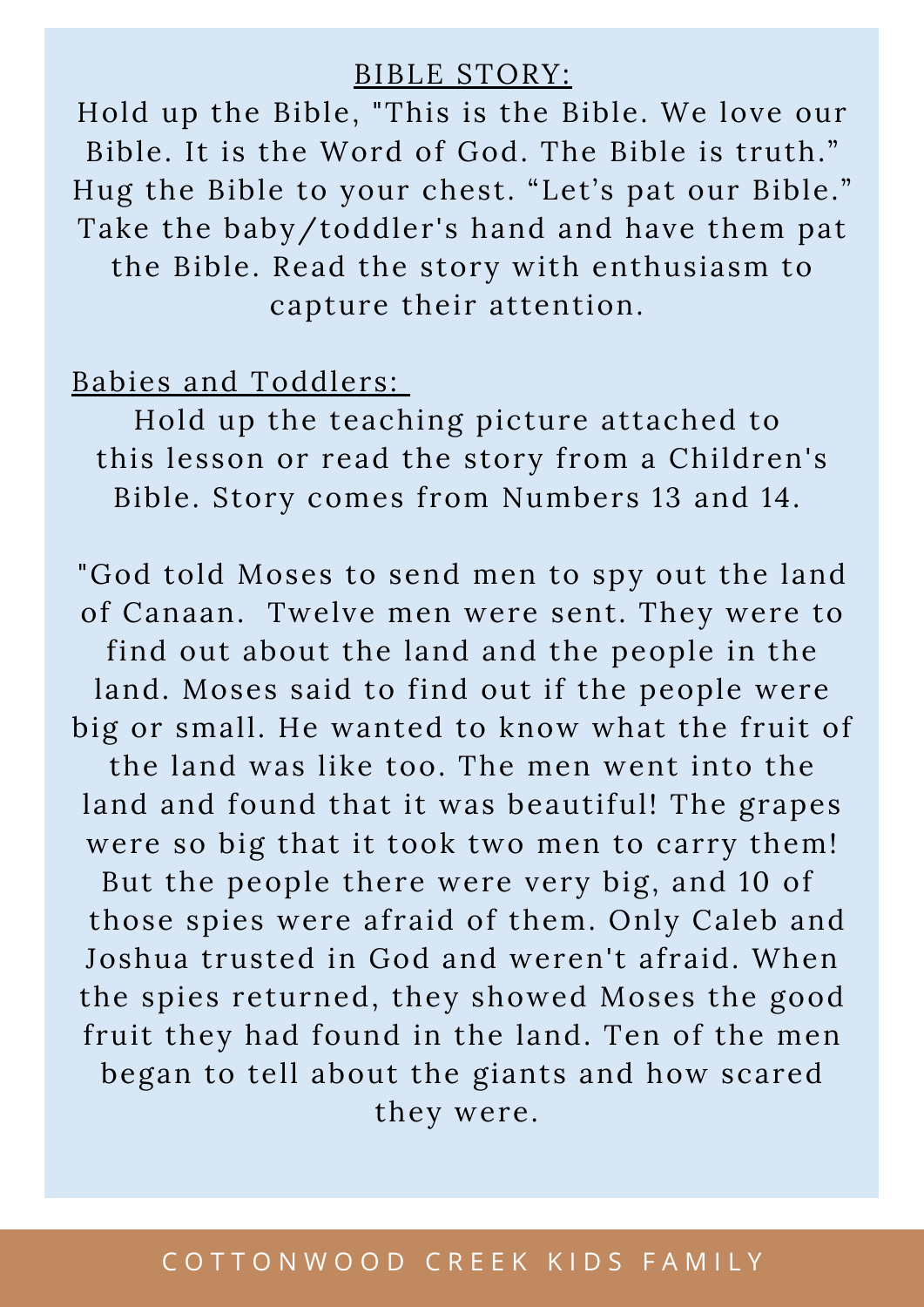They said, "We cannot go into this land. We are too small and too afraid." The Israelites didn't want to go to Canaan, the promised land, like God wanted them. The Israelites wandered in the desert for 40 years and only Joshua and Caleb got to go into the promised land because they trusted God and were not afraid.

#### TIME TO TALK:

As you change diapers, wash hands, rock, play with, and console your baby/toddler take time to talk about the Bible story.

A F F I R M I N G S T A T E M E N T S : JOSHUA AND CALEB TRUSTED GOD GOD IS BIGGER AND MORE POWERFUL THAN ANYONE OR ANYTHING GOD ALWAYS KEEPS HIS PROMISES HE LOVES YOU SO MUCH

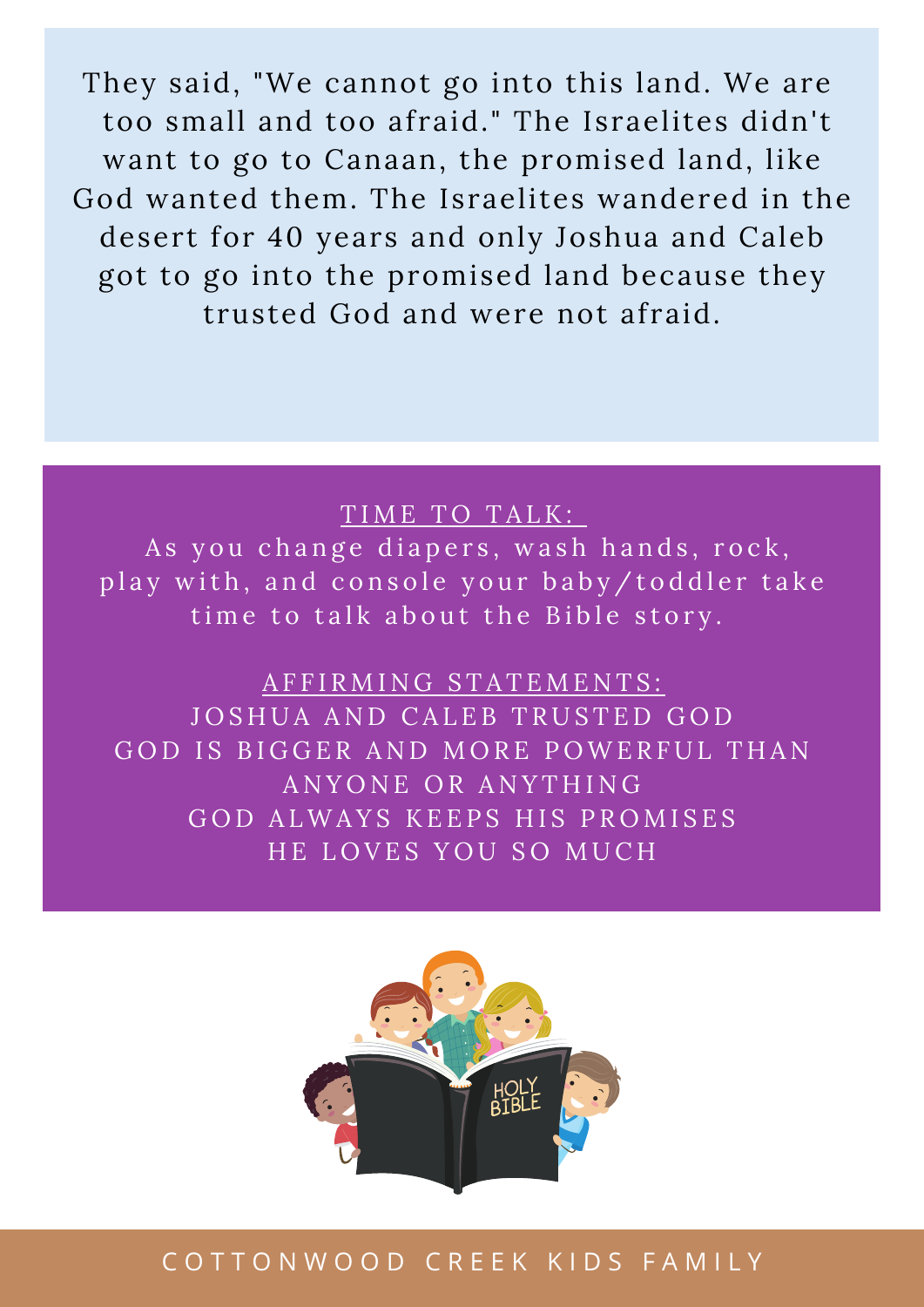# **T E AC H I N G P ICT U RE**